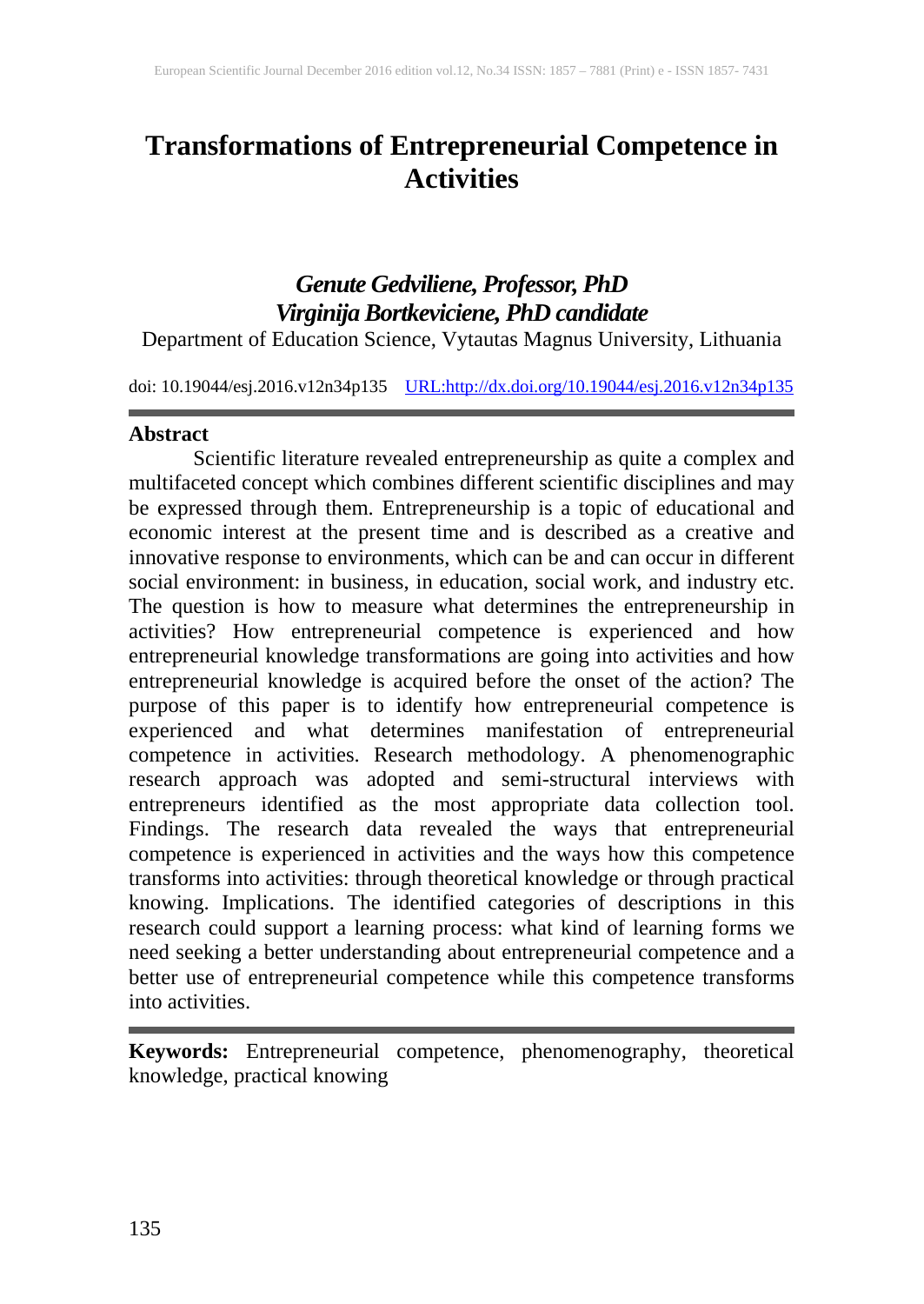### **Introduction**

Discussions about entrepreneurship and education is becoming stronger in these days. Acquisition of entrepreneurial knowledge is an important learning process, which takes place in both: theory and practice. According to Higgins and Elliot (2011, 345), learning and opportunities to learn are at the center of entrepreneurial practice. The European Union (2002) also prioritized entrepreneurship and the development of entrepreneurial competence as a key factor. Further the EU Employment guidelines point out entrepreneurship as a priority in the education system. The European Commission Green paper Entrepreneurship in Europe (2003), discusses that society needs to encourage entrepreneurship by fostering entrepreneurship skills and abilities as well as entrepreneurial knowledge and practice. In this context it is important to answer a question "How entrepreneurial competence is experienced and how entrepreneurial competence transforms into activities and what is more important theoretical knowledge or practical knowing?

Entrepreneurial learning theories. In the field of Entrepreneurial learning there are many different learning theories. These theories combine experiential, action and transformation learning theory. As Lindeman (1926) points out that "the resource of highest value in adult education is the learner's experience". So in this context action and the experience are the most important factors while learning entrepreneurship and developing entrepreneurial competence. Experiential learning is based on the past experiences. According to Kolb (1984, p.38) learning "is the process whereby knowledge is created through the transformation of experience". Action learning as Higgins and Elliot state (2011), is situated in the process of on-going practice, rooted in a context of social interaction (where learning also takes place) and acquired through participation. Action learning "is not solely concern with learning by doing or learning by participation, but with leading the learner towards the acquisition of new knowledge and the conceptualization of experience" (Gibb, 2008, p.223). Transformative learning theory according to Mezirow (1996, 162) is a theory where learning is understood as the process of using a prior interpretation to construct a new is understood as the process of using a prior interpretation to construct a new<br>or revised interpretation of the meaning of one's experience in order to guide future action".

Methodology. In this paper the qualitative research methodology was chosen and the phenomenography approach adopted. The methodology of the phenomenography is based on Marton and his works in the late 1970s (Marton 1978) and early 1980s (Marton 1981, Marton 1986). When Marton first introduced phenomenography, he described it as being content-oriented and aiming at forming an experiential description of "qualitatively different ways in which people perceive and understand their reality (1981, 177).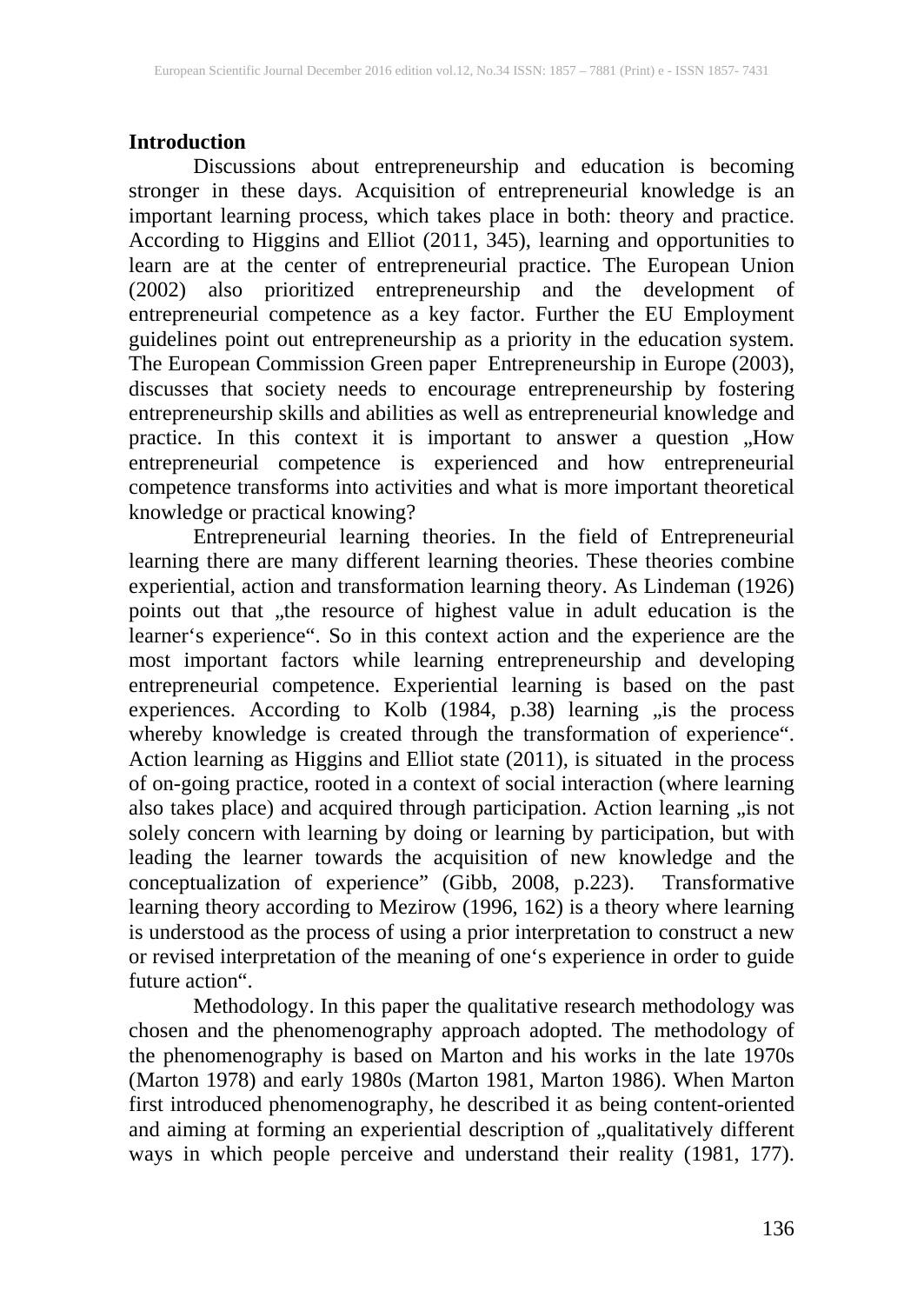Marton (1986, 31) defined the approach as "a research method adapted for mapping the qualitative different ways in which people experience, conceptualize, perceive and understand various aspects of, and phenomena in, the world around them".

Sample and data collection. In this research purposeful sampling strategy were adopted (Patton 2002, 243). Participants in this research were selected according to their appropriateness to the purpose of this research that is, that they have experience in the phenomena that have been explored. In this research semi-structured interviews were used as the main tool for data collection. In phenomenographic research the researcher does not need to try to describe what reality is (first order perspective), but the researcher needs to describe how it is experienced and described by the people who experience it (second order perspective). All interviews in this research were collected from March, 2015 till March, 2016. Each interview lasted between forty five minutes and ninety minutes. All interviews were conducted, tape recorded and transcribed by the researcher. It was conducted twenty four interviews in total.

Data analyses. The main phenomenon in this research was entrepreneurial competence and the main purpose of this research was to identify and to describe how entrepreneurial competence is experienced and what determines manifestation of entrepreneurial competence in activities. The main result of this research was to reveal the Categories of Description in an outcome space. So in this research it was important to describe how entrepreneurial competence is experienced by the research participants using the second order perspective. In this research the author preferred the five stage procedure to data analyses by Marton, Ashworth and Lucas. According Marton (1986) and Ashworth and Lucas (2000), the following stages are involved: (1) Becoming familiar with the data (2) Identifying the relevant parts of the data (3) Looking for themes – "pools of meaning" (4) Grouping quotes according the meaning (5) Development of categories of description.

Ethical considerations. The research was influenced by ethical principles at all the stages of this research. Ethical principles were addressed as follows: All participants were participating in this research anonymously Participants were informed about the time and they were assured that their identity would remain anonymous, but the quotes they made could be used in the research giving them anonymous code. Results of the research. The results of the research in this paper are presented as a set of Categories of description in the outcome space, indicating a qualitatively different ways of experiencing entrepreneurial competence. To respond the research question of this paper "How entrepreneurial competence is experienced and how entrepreneurial knowledge transformations are going into activities" there were found seven Categories of description (See Table 1): (1) An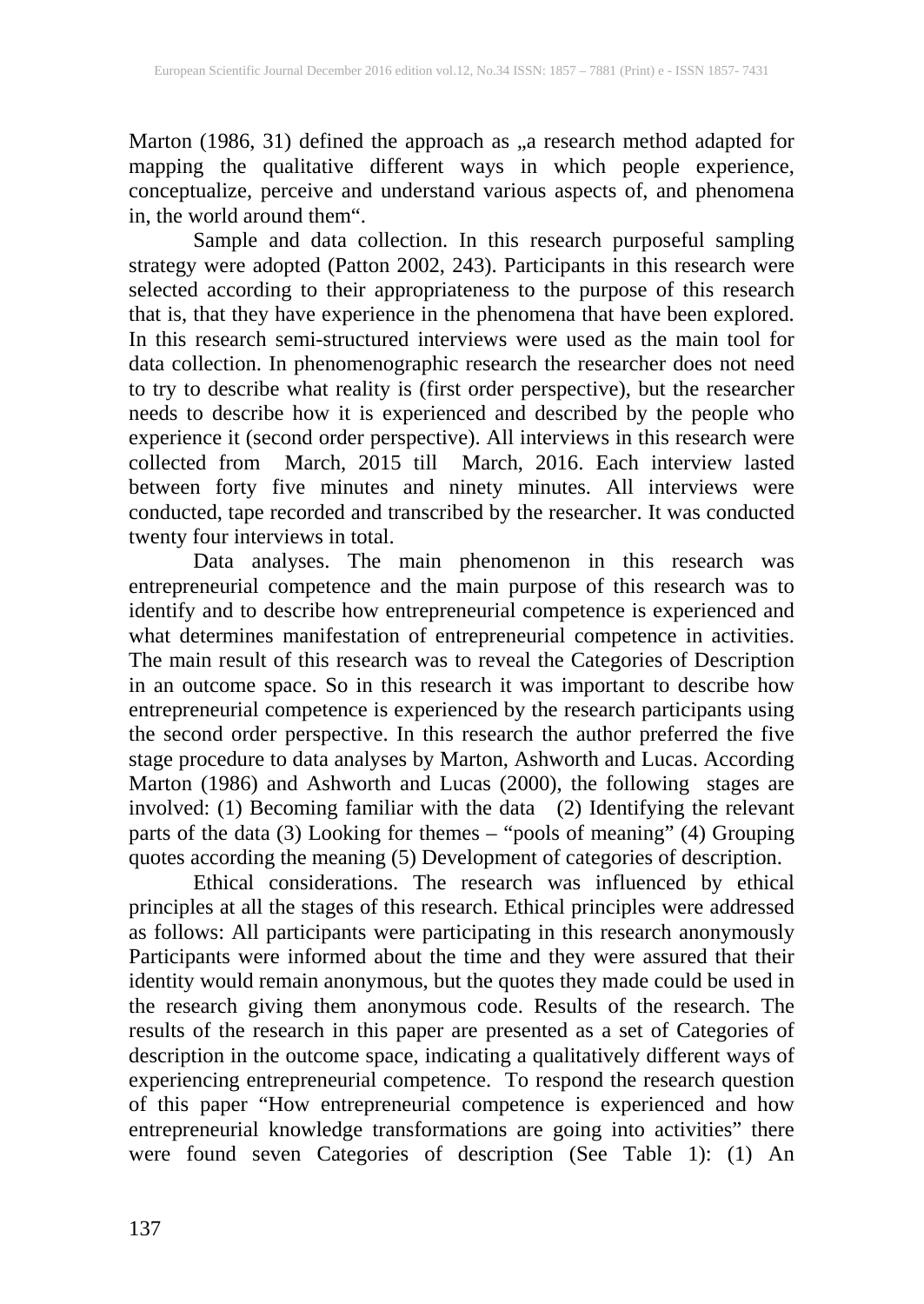autonomous freedom of action, (2) Self-identification (3) Learning in activities (4) A pragmatic approach to learning (5) Continuous growth and development (6) Integration of theory and practice (7) An entrepreneur picture formation. The author of the research named Categories of description according to the key features. Categories of description represent relationship between theory and the empirical results. Table 1 Categories of description

| Categories of          | Sub-categories                                                  |
|------------------------|-----------------------------------------------------------------|
| description            |                                                                 |
| An entrepreneur        | Vocation of an entrepreneur, Entrepreneurship development,      |
| image formation        | Business roles of entrepreneur, The environmental impact on     |
|                        | affecting entrepreneur formation                                |
| Self-identification    | Self-identification, Identification of character and personal   |
|                        | features for business, Identification of favourite activities,  |
|                        | Recognition of limitations of personal knowing, Self-evaluation |
| An autonomous          | Target pursuit, Autonomy pursuit, Self-confidence pursuit and   |
| freedom of action      | continuous growth of self-confidence, Value base in activities  |
| Pragmatic approach to  | Learning pragmatism, Activity pragmatism, Practical             |
| learning               | application of knowledge, Intellectual decisions                |
| Learning in activities | Learning in activities, Experiential learning, Collaborative    |
|                        | learning and learning in the interaction with the others        |
| Integration of theory  | Merging theory and practise, Choice of learning methods,        |
| and practise           | Necessity of formal studies, Practical knowledge advantage      |
| Continuous growth      | Continuous growth and development, Independent learning,        |
| and development        | Learning to learn                                               |

| Table 1 Categories of description |  |
|-----------------------------------|--|

### **Categories of Description**

Self-Identification. In this category of description research participants recognize themselves as personalities. It helps them to find the right ways for self-realization. The data showed that informants were experiencing entrepreneurial competence in different activities and environments. In this category of description informants are aware of their entrepreneurial competence in terms of making meaning what kind of personal features could contribute to their entrepreneurial competence. This Category includes five sub-categories that is: self-identification, identification of character and personal features for business, identification of favorite activities, recognition of limitations of personal knowing and selfevaluation. See quote bellow:

"This is a trust of your idea when you see the potential in that idea that you boldly submit this, you creatively give this idea to the others. I do not know, at least for me creativity, courage has helped me, when you're not afraid to experiment, <...>. So I really wasn't scared to try something new and somehow to impress my clients and market IN8\_V".

An autonomous freedom of action. This category focuses of what is happening with adults, when they feel that they have entrepreneurial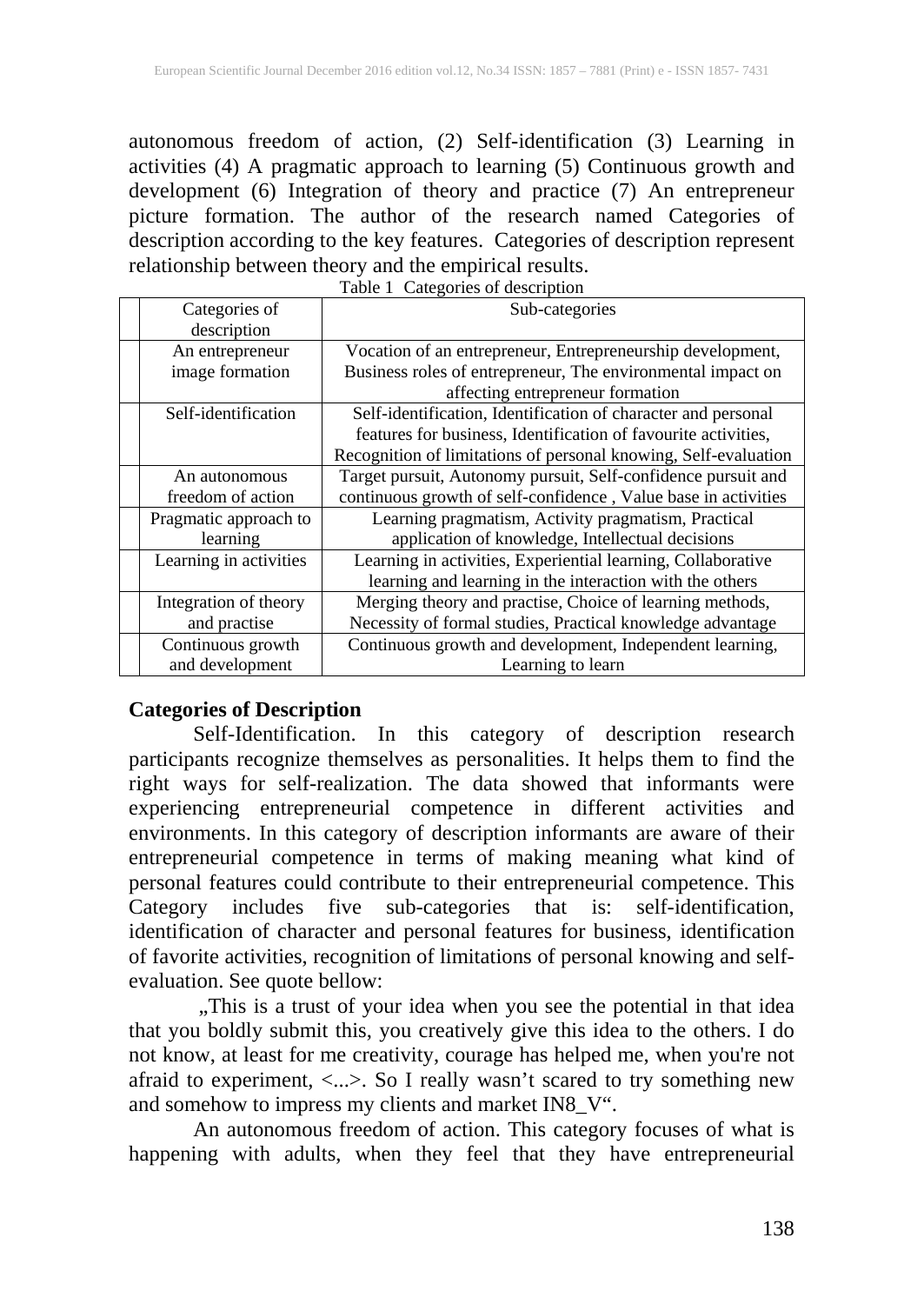competence. The research results showed that they want to be independent, autonomous:

"One thing and probably the most important thing, it is to be independent. The most important thing is that you do not fear, that you will be sacked, you do not fear that someone will tell you what to do and how to behave, it was the first moment. Second, it was independence. When you are independent, you can plan your activities on your own. And the third thing, in fact I wanted to do something for myself, so that I could be proud of. This goal was more egoistic as to say IN3\_V".

Entrepreneurs want to take responsibility for their decisions and to feel self-confident:

"You can start, of course, not investing too much in education, but I did not want to, I wanted to be self-confident and to know what I'm doing and to do my job perfectly, but the idea still …it was running from the school times, but perhaps from the very beginning I did not really trusted on my own <…> I had more to be self-confident IN12\_V".

This Category of description includes five sub-categories: target pursuit (See quote bellow), autonomy pursuit, self-confidence pursuit and continuous growth of self-confidence, value base in activities, responsibility.

 "Again, you need to watch in a way, that you could go further, to set new goals, you should want to achieve the purpose and you should work that you could to achieve that goal. Then you're already back to businesses and so on ... Such a process ... ... Such are the steps …You go up, and again you need to go up again, and you might need and you should be determined to achieve your goals IN3\_V"

Category "Learning in activities". When speaking about experiencing entrepreneurial competence it is important that categories of description are connected with learning. One of the main categories concentrating to learning process is learning in activities. Learning in activities category includes: learning in activities, experiential learning, and collaborative learning i.e. learning in the interaction with the others:

, We also have a circle of colleagues with whom we are communicating quite often. We often call, often communicate using e-mails. Well, if we are going to a workshop, we share. You can often call to anyone and say, look, something does not work, perhaps you have tried this and you could share IN11\_V".

Learning in activities introduces a variety of manifestations of entrepreneurial competence and the ways of learning: learning in activities, which combines workplace learning; experiential learning or learning by doing; learning from experts and authorities:

"Undoubtedly these studies at xxx university helped a lot, because there I met professors, who most of them for many years had their own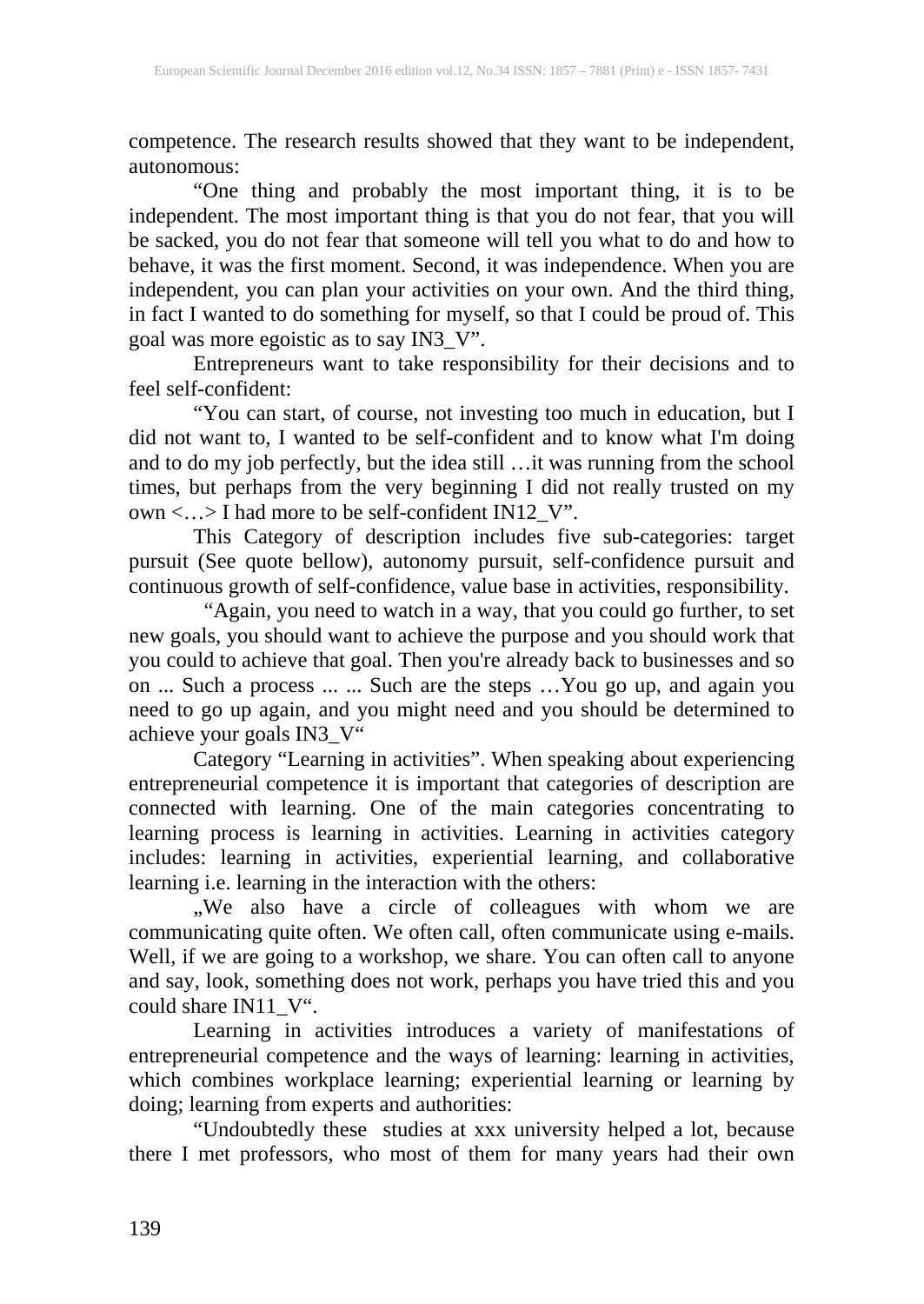business and who talked a lot of from practical side, not only theoretically and which adapts their knowledge's practically every day <...>  $\text{IN5\_V}^{\ldots}$ 

The research participant's points out that mostly knowledge and skills were learned and acquired through practice, practical situations, collaboration and in workplace.

"Well, all knowledge is from my work experience <…> IN4\_V".

In the Category Integration of theory and Practice the main focus is that entrepreneurs are aware of their learning in terms of combining theory with practice. This main category is divided into four sub-categories: merging theory and practice, choice of learning methods, necessity of formal studies, practical knowledge advantage. This category describes situations where learners understand theory and check theoretical knowledge's through their work and practical situations. So the participants of the research pointed out the importance of the coherence of theoretical and practical knowledge in the learning process. This understanding is illustrated in the quote bellow:

, When there is theory and you engage in practice it is much easier, much easier. Another thing if there is only theory, but there is no practice… again. Ideally, when you have certain theoretical background and begin to work in that field, but on the other hand theory and practice should be related. IN10\_V".

Continuous growth and development. In this Category of description the study participants are aware of their continuous learning in terms of enhancing their capabilities and gaining new knowledge. This category of description includes these sub-categories: continuous growth, independent learning, learning to learn. The data illustrates (see the quote bellow) that study participants are often face by the learning needs and they are ready to learn when they are facing a need for a certain knowledge or skills This category focuses on and analysis of adults learning needs:

, I am planning to live for a long time and I am planning to study further, because I see that every day, when I face with a situation I can see my own gaps, and then I am going to trainings, to fill the gaps: if necessary – accounting, if necessary - the languages, if necessary- knowledge of business, and where I can see a gap I am keen immediately to develop myself through courses, trainings, and sometimes there is a lack of day time ... really ... and still I need to read books…IN5\_V."

Category describes the personal development and continuous learning process, independent learning:

"The knowledge for profession ... we will have to improve them throughout all life, because things are changing, everything is moving and it does not matter, whether you want or not to improve, but you have to improve  $\langle \ldots \rangle$  IN3\_V".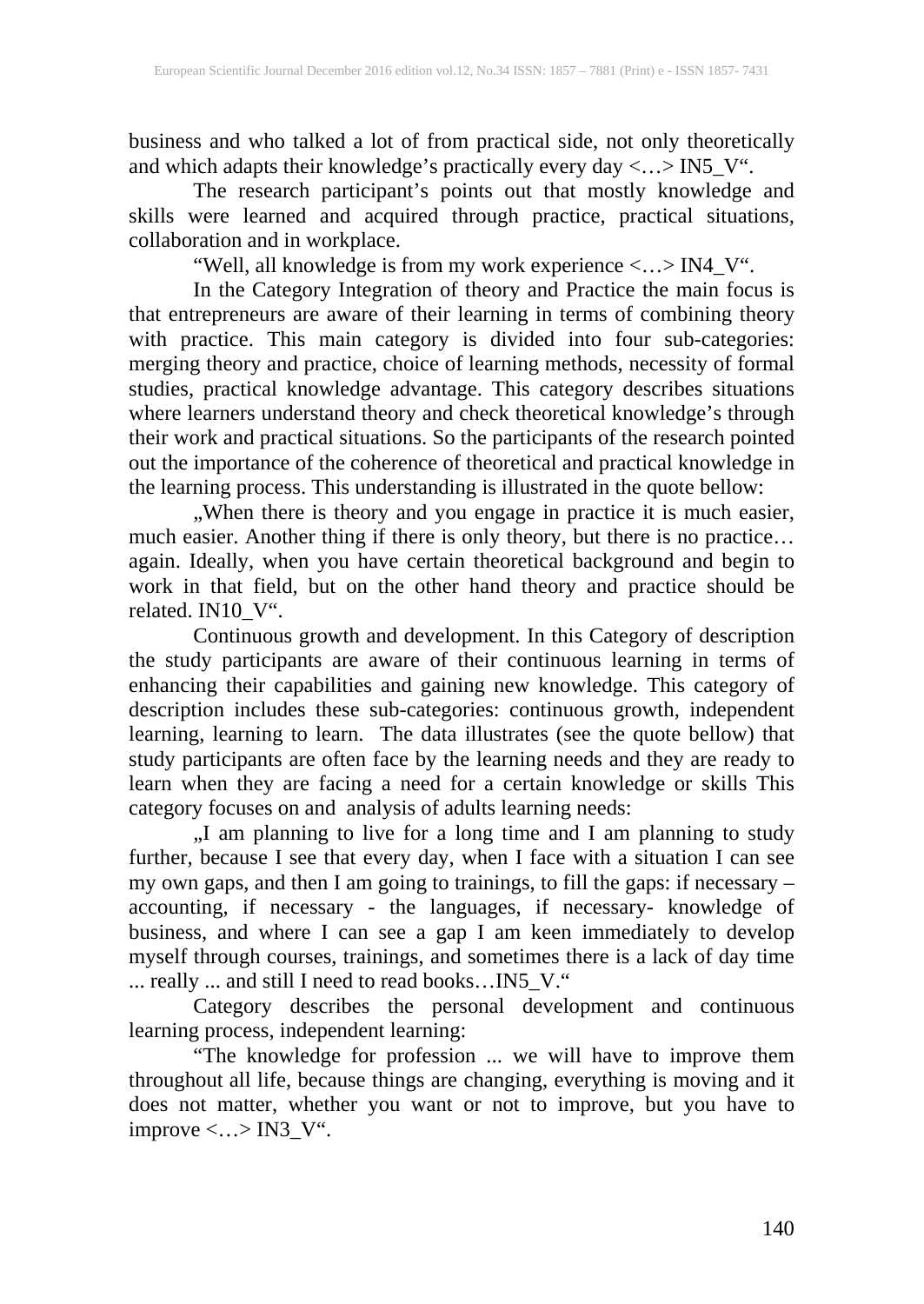A pragmatic approach to learning. This category is associated with the receipt of benefits, which is quite related to the very nature of entrepreneurial competence. Entrepreneurship is often associated with certain benefits from the profit or the pursuit of added value. Adults seek to get some benefits and adaptability in the learning process as well.

"And there were quite a few cases where I had to use my theoretical knowledge. And in this company everything is done by my own. IN11\_V".

A pragmatic approach is encouraging study participants and to seek and want to adapt and use what they have gained in the learning process as soon as possible. This suggests that learning activities must meet the needs of the adults in business.

The university gave me theoretical basis, but it did not give me the practical applications. I have not seen the practical applications, we have not learned this. We gwere given a lot of theoretical information, and we know that in theory this should be so, but in practice.... it needs more explanations ...it works quite differently IN3\_V".

This Category of description includes sub-categories as learning pragmatism, activity pragmatism, practical application of knowledge, intellectual decisions.

"Mostly I prefer some kind of practical methods, because information through practical methods is better absorbed, rather than the theoretical. <...> practical exercises, they will immediately give you the knowledge and competencies IN4\_V".

An entrepreneur image formation. In this category entrepreneurial competence is experienced through cognition of an entrepreneurial process. This category links to an entrepreneur figure describing in sub-categories the main process as: Vocation of an entrepreneur, Entrepreneurship development, business roles, the environmental impact on affecting business. This category forms the understanding of the entrepreneur and its characteristic features;

"First of all, this is my today's opinion, that business people, they have to be born with a business flair <...>. And that, what I'm doing now, I have been doing it already since childhood IN5\_V".

This is about what forms the entrepreneurship and entrepreneurial competence. The research participants agree that it is both: completed studies and the development of entrepreneurship:

"I would say that I still need to develop entrepreneurship, I still need to develop this feature, but it is the same as ... well as any human feature that has to be developed and nurtured over a lifetime. Because you can't say that yes I simply reached a level and I'm really a business man <...> IN3\_V".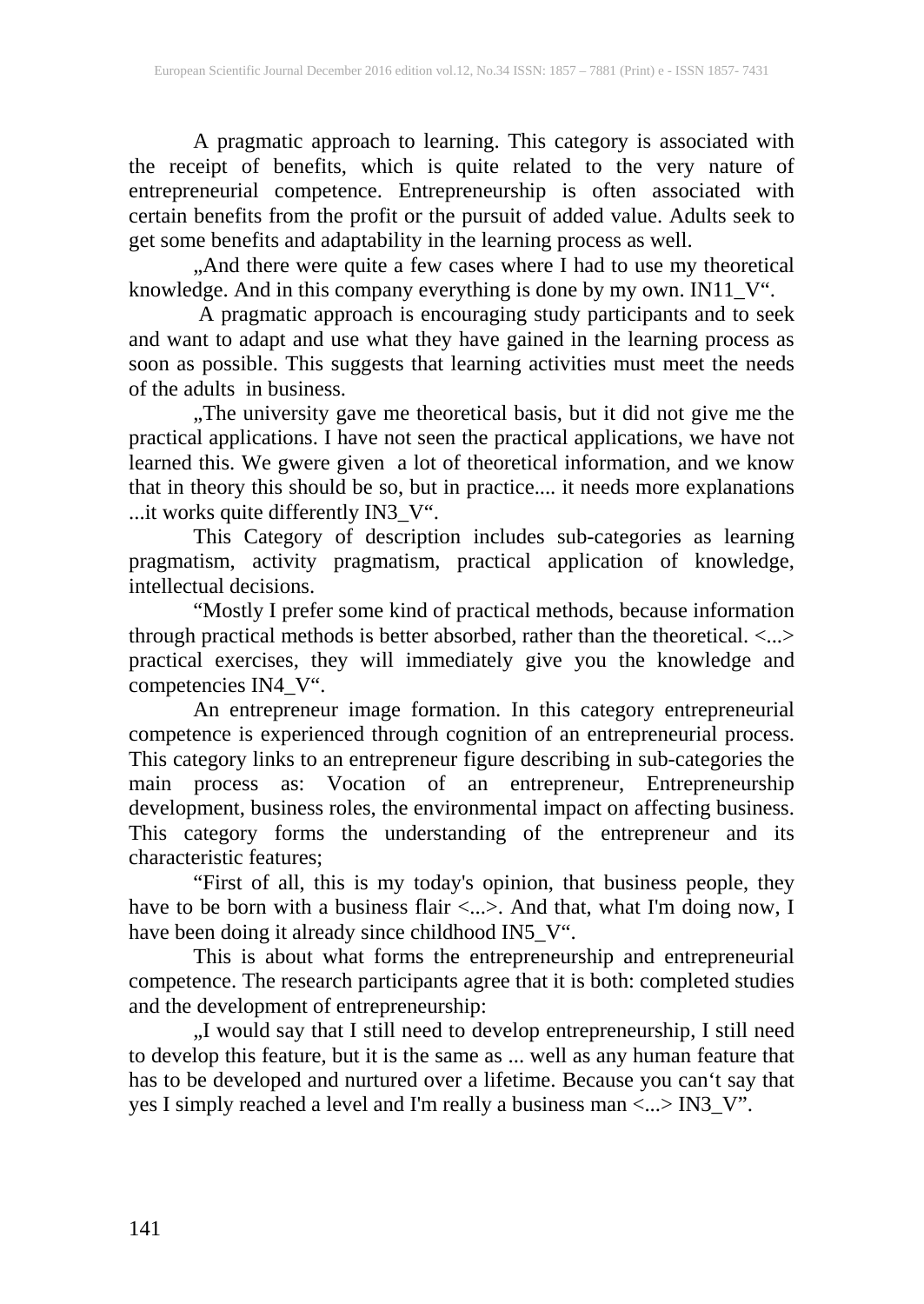Finally concluding the research results Figure 1 summarizes qualitatively different ways of experiencing entrepreneurial competence.  $(See. Fig.1)$ 



Figure 1. The outcome space of experiencing Entrepreneurial competence

### **Discussion: findings, conclusions**

The overall research showed that entrepreneurial competence learning could be experienced in different ways and in different learning environments. The main finding that emerged from this research is that the research participants experienced entrepreneurial competence in qualitatively different ways described through the *Categories of description*. In the research a variety of different learning theories were found as the theories that contribute to the entrepreneurial competence development. The experiential theory (Kolb, 1984), action learning theory (Revans, 2011), transformational learning theory (Mezirow, 1996) contributed to the entrepreneurial learning process. Also results showed, that while study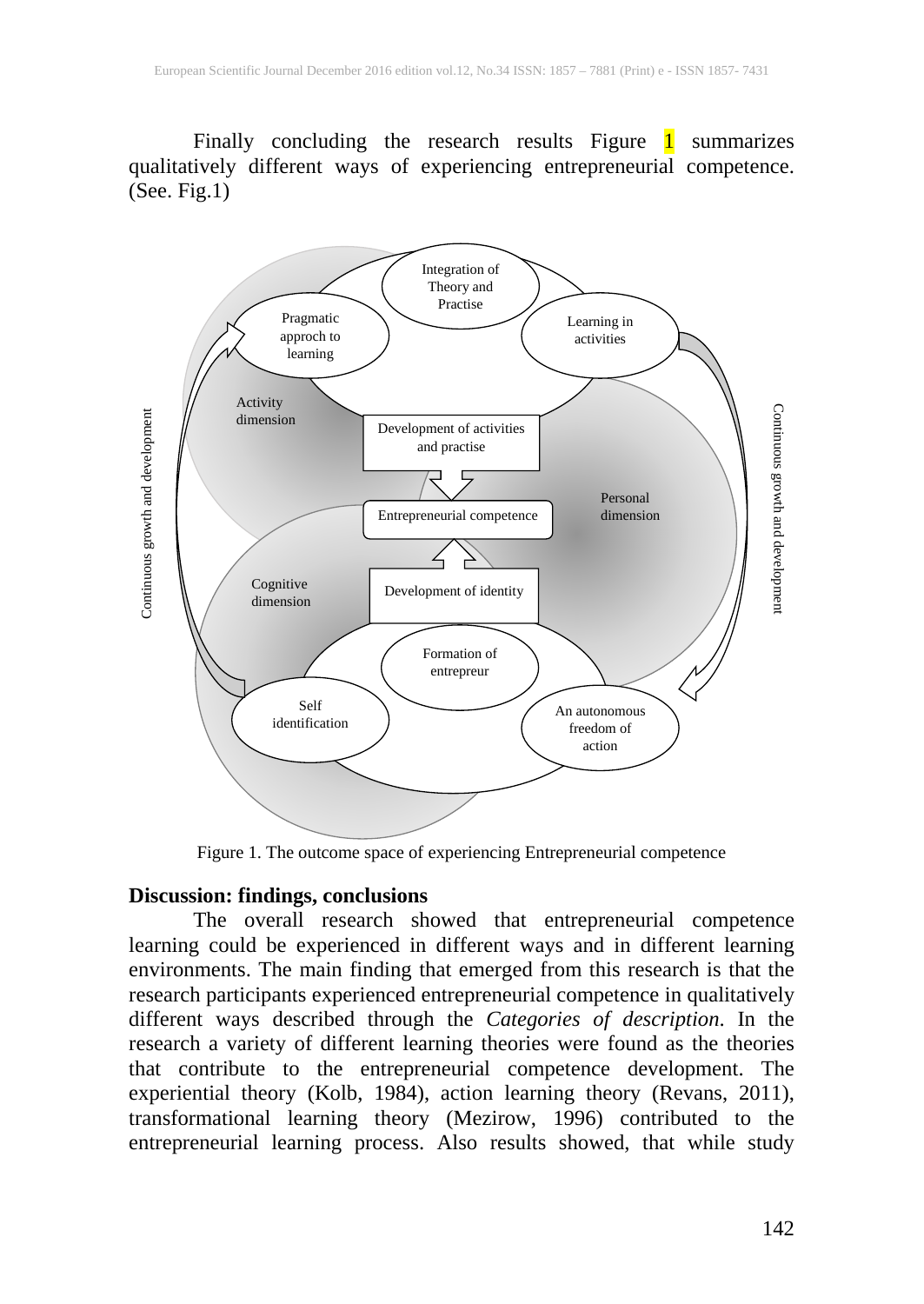participants experience entrepreneurial competence and while the entrepreneurial competence manifestation is going into activities, the research participants face integration of different types of knowledge (theoretical, practical, self-regulated). While analyzing, how entrepreneurial competence is experienced, the results showed that all this process is about learning to discover, evaluate and act on opportunities in unplanned events unexpectedly occurring real-life situation (Jones, 2011). The data showed that research participants, while they are experiencing entrepreneurial competence they are responsible for their own learning and they are expected to be able to regulate their learning in a experiential, collaborative, transformational learning environments. So the process of entrepreneurial competence transformation into activities should provide freedom, creativity, to enable to be responsible for their own decisions in learning process (Jones, 2011). The results showed that different learning environments help us to recognize entrepreneurial competence manifestation in activities. Entrepreneurial competence manifestations into activities could be recognized in directed (formal learning environment) and incidental (informal learning) learning activities. As Gregoire et al. stated (2011), entrepreneurial competence experience through learning and the other environments could be seen as a process. In his works, Gregoire et al. (2011) advices to treat learning in entrepreneurship as as a process. So the question could be what should happen in education in order to deliver good preparation of entrepreneurs and to develop their entrepreneurial competence as well as independence, self-employment and entrepreneurship? Daloz (1986, 16) stated, that education is a transformational journey, that should promote development and transformational learning, which seeks to transform adult learners' perspectives through action learning. According Mezirow (2000, 3-4) in adulthood we may more clearly understand our experience when we know under what conditions an expressed idea is true or justified. So the research results proved that adult learners in business environment and in practise gain their knowledge using their previous experience. Learning activities that occur in informant's daily life, work were related to the environment, experiential learning process and helped informants to experience entrepreneurial competence.

### **References:**

1. Ashworth, P., Lucas, U. (2000). Achieving empathy and engagement: a practical approach to the design, conduct and reporting of phenomenographic research. Studies in Higher Education, 25(3), 295-308.